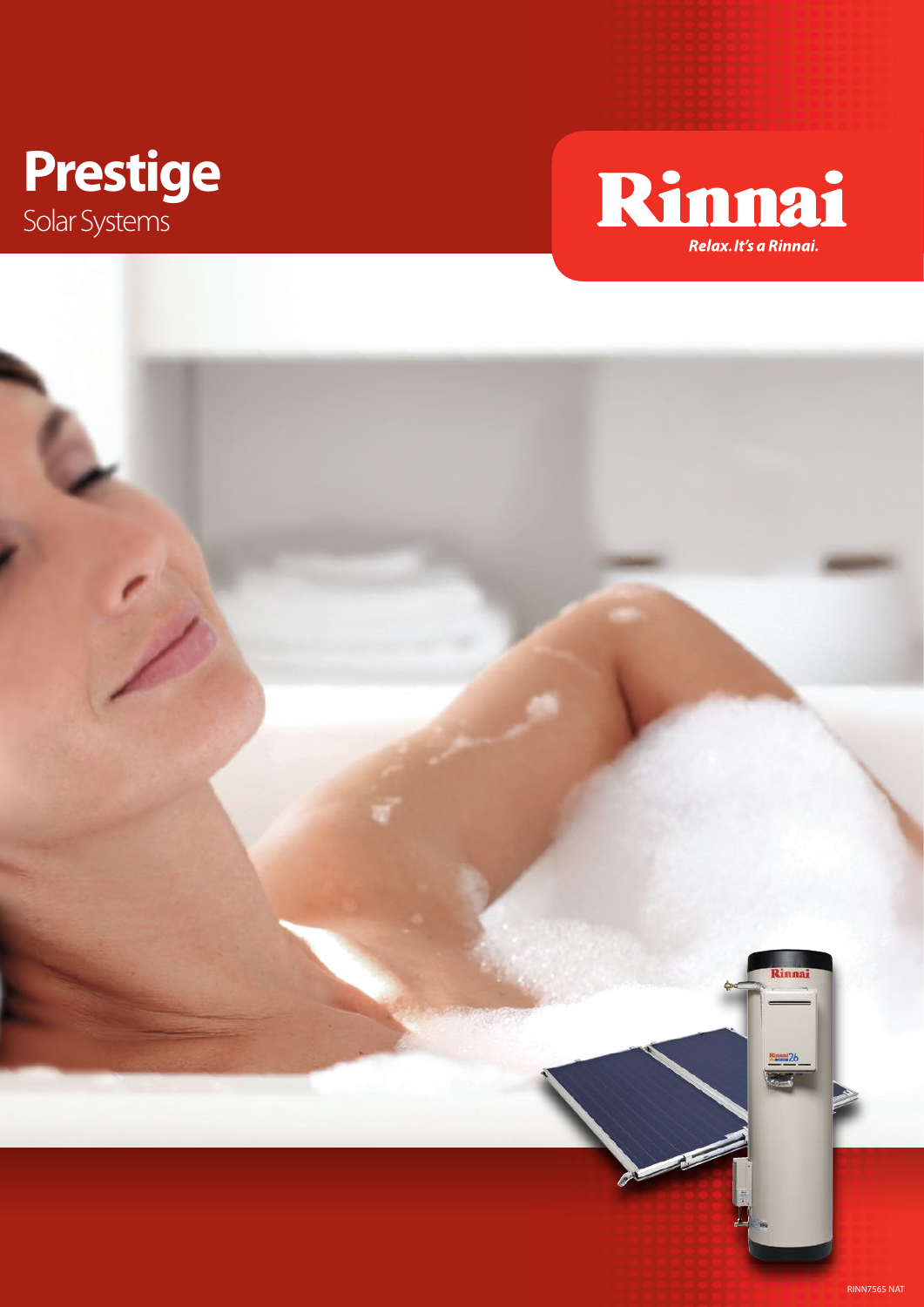Rinnai draws from over 40 years experience in designing and manufacturing hot water systems. The Rinnai Prestige range of solar hot water systems are built with quality and efficiency in mind.

## **Close Coupled Systems**

A close coupled solar system is where the storage tank and the solar collectors are coupled together and the installation is on the roof.

Rinnai Prestige close coupled solar systems use the thermo-syphoning principle (i.e. hot water rises because it is less dense) to circulate the water through the collectors and then to the storage cylinder without the need to consume energy.

Supplementary heat is available from an electric element or a Rinnai gas booster if insufficient heat is available from the sun (such as during cloudy or rainy weather or during winter months).

## **Features and Benefits**

- > Low heat loss due to greater insulation
- > Gas or electric booster options
- > Light weight stainless steel storage tank offering peace of mind
- > Thermal arrestor valve reduces stress on the tank by preventing excessive hot water temperature stored in the tank
- > Technically very efficient, economical to install and low maintenance
- > No energy is consumed to recirculate the water through the collectors
- > Saves space on your land as there is no ground mounted tank
- > High performance resulting in high Small Scale Certificates awarded

## **Colorbond® Colours**

The outer skin of the tank is available in a wide range of popular COLORBOND® colours to match your roof. Standard colours are Silver Prestige and Platinum Grey. Also available in COLORBOND® Dune®, Manor Red®, Monument®, Pale Eucalypt®, Jasper®, Woodland Grey® and Surf Mist®.



..........

................ .............. .................. .................. . . . . . . . . . . . . . . . . . . . .................. . . . . . . . . . . . . . . . . . . . ------------------

Standard

Also Available in



Colours are representative only and may differ from actual tank colours.

|                              |            |             |                 |                   |                           | <b>System Selection</b><br>No of people |                   |
|------------------------------|------------|-------------|-----------------|-------------------|---------------------------|-----------------------------------------|-------------------|
| <b>Description</b>           | Order code | <b>Size</b> | <b>Booster</b>  | <b>Collectors</b> | <b>Boost capacity</b>     | Average usage                           | <b>High usage</b> |
| Close<br>coupled<br>electric | System I   | 180         | 3.6 kW          |                   | 100                       | 3                                       | $\overline{2}$    |
|                              | System J   | 330         | 2.4 kW          | $\mathfrak{D}$    | 180                       | 6                                       | 4                 |
|                              | System K   | 330         | 3.6 kW          |                   | 180                       | 6                                       | 4                 |
| Close<br>coupled gas         | System L   | 180         | <b>S20</b>      |                   | $20$ L/min $(1)$          | 3                                       |                   |
|                              | System M   | 330         | S <sub>26</sub> |                   | $26$ L/min <sup>(1)</sup> | 6                                       | 4                 |

*(1) Select booster to match the number of hot water outlets that will operate at the same time.*